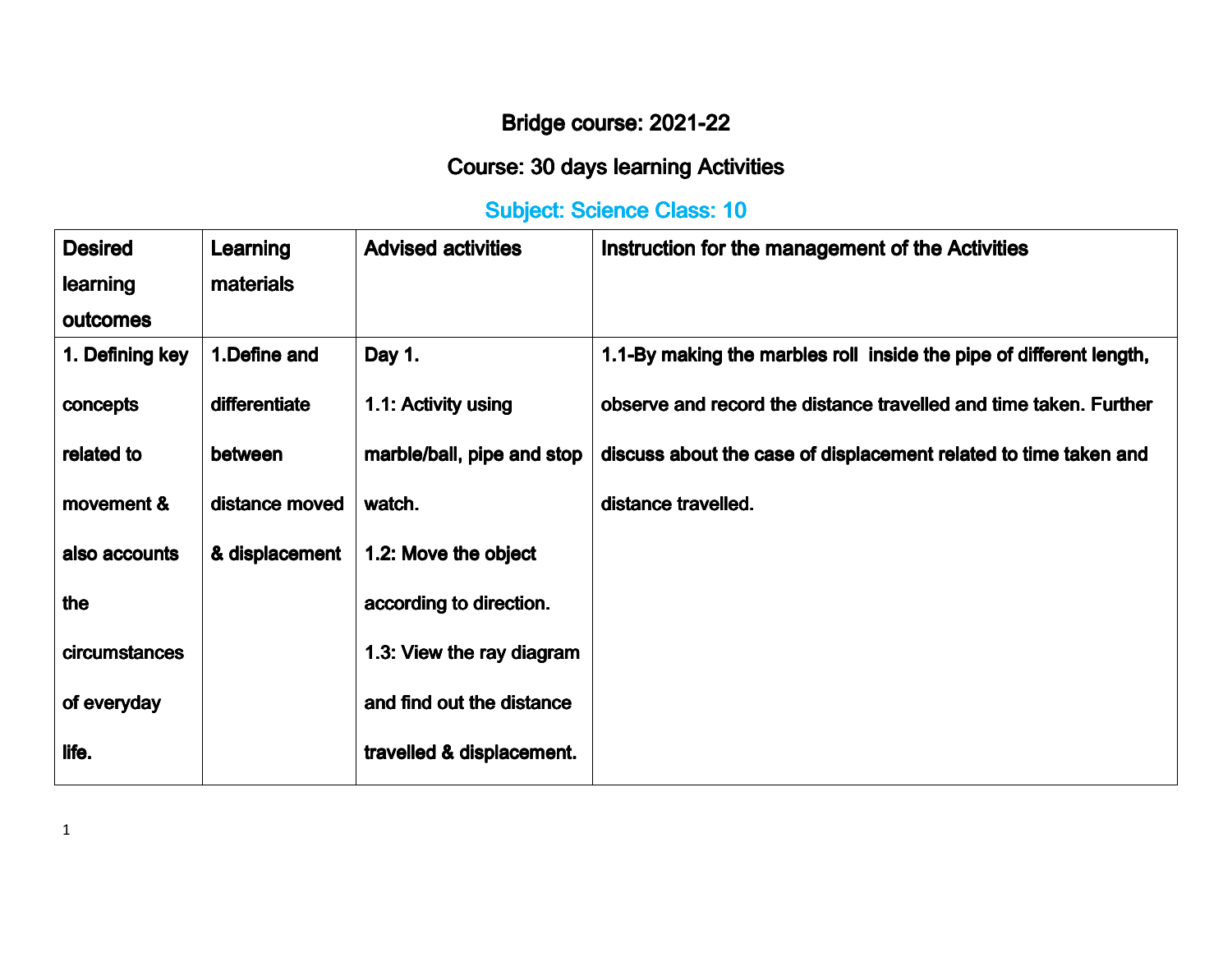| 2. Meaning of | Day 2                       | 2.1-In the school grounds or classroom, involve students to           |
|---------------|-----------------------------|-----------------------------------------------------------------------|
| speed and     | 2.1: Activity using key car | calculate speed and velocity in different situations by moving the    |
| Velocity.     | / remote car.               | car to different distances and directions.                            |
|               | 2.2: Display of videos      | 2.2 Showing some simple videos related to speed & velocity. And       |
|               | related to the concept of   | then there by let's discuss and interpret about whether it is related |
|               | speed & velocity.           | to speed or the velocity.                                             |
|               | 2.3: Discuss.               |                                                                       |
|               |                             |                                                                       |
|               |                             |                                                                       |
|               |                             |                                                                       |
|               |                             |                                                                       |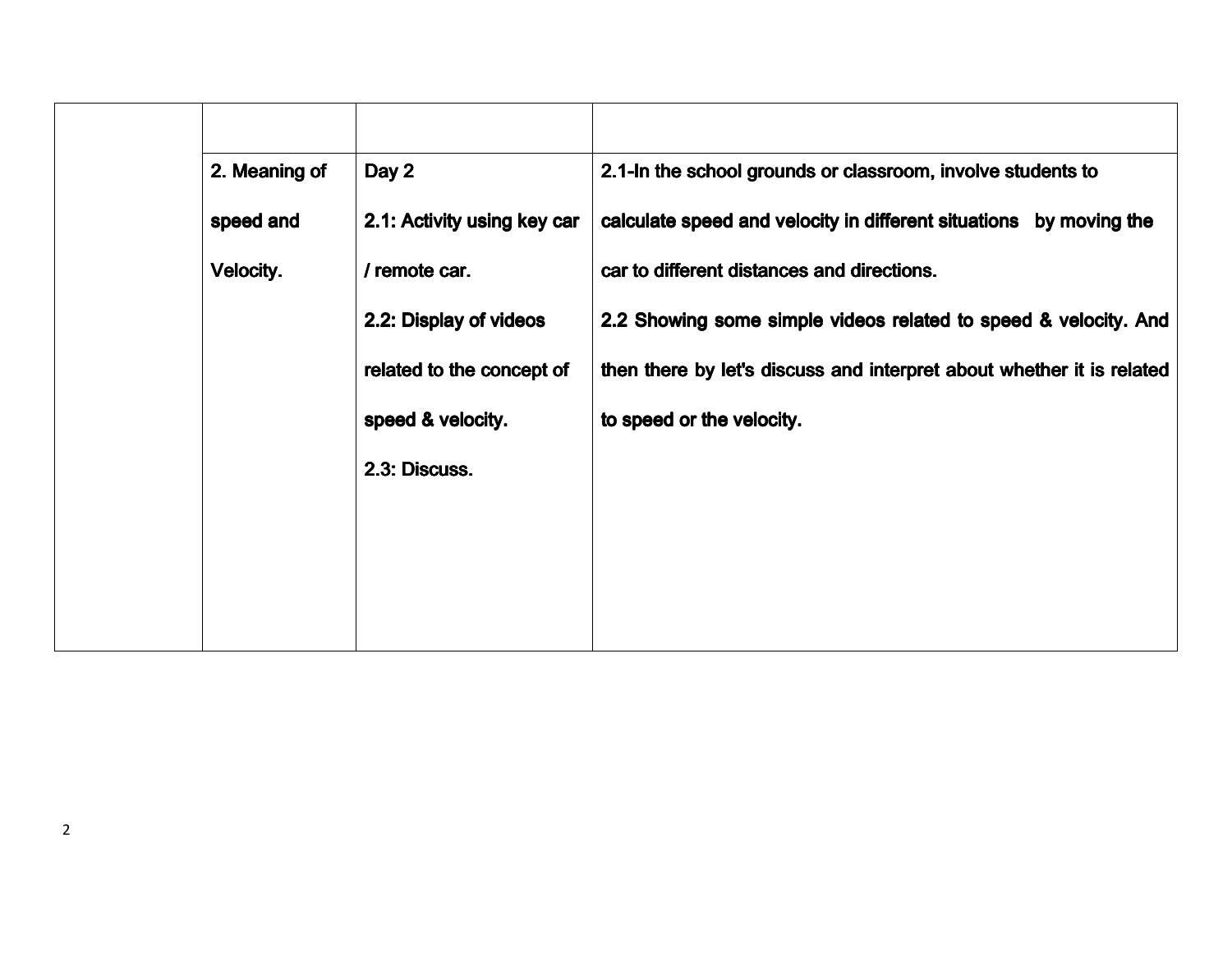|                 | 3. Detecting the | 3.1: Watch Video & PPT    | 3.1-First, watch the videos that are related to acceleration, then     |
|-----------------|------------------|---------------------------|------------------------------------------------------------------------|
|                 | acceleration as  | 3.2: Acceleration due to  | observe the fluctuations in the speed of motion of the object, and     |
|                 | objects move.    | the experience of force.  | let it be related and defined as acceleration.                         |
|                 |                  | 3.3: Find out who         | https://www.youtube.com/watch?v=e5GI2LLLAGo&feature=youtu.b            |
|                 |                  | moves/reaches faster?     | $\overline{\mathbf{e}}$                                                |
|                 |                  |                           | 3.3- Let students tell you some contextual stories / situations        |
|                 |                  |                           | related to acceleration. What happens if the speed is increased /      |
|                 |                  |                           | decreased over time? Let's guide them to think                         |
| 2. Defining the | 1. Differentiate | Day3.                     | 1.1-Let's demonstrate some simple experiments on kinetic energy        |
| law of          | between          | 1.1: Experiments on       | to potential energy, potential to kinetic energy and then identify the |
| conservation of | potential and    | energy conversion.        | energy change in each experiment. With the guidance of the             |
| energy and      | kinetic energy.  | 1.2: Watching videos.     | teacher let's facilitate the learning of transformation of energy from |
| realize the     |                  | 1.3: Analysing the energy | one form to another.                                                   |
| change of       |                  | conversion.               | Ex: Springs, spinning top, Clock, Pouring water from a height          |
|                 |                  |                           |                                                                        |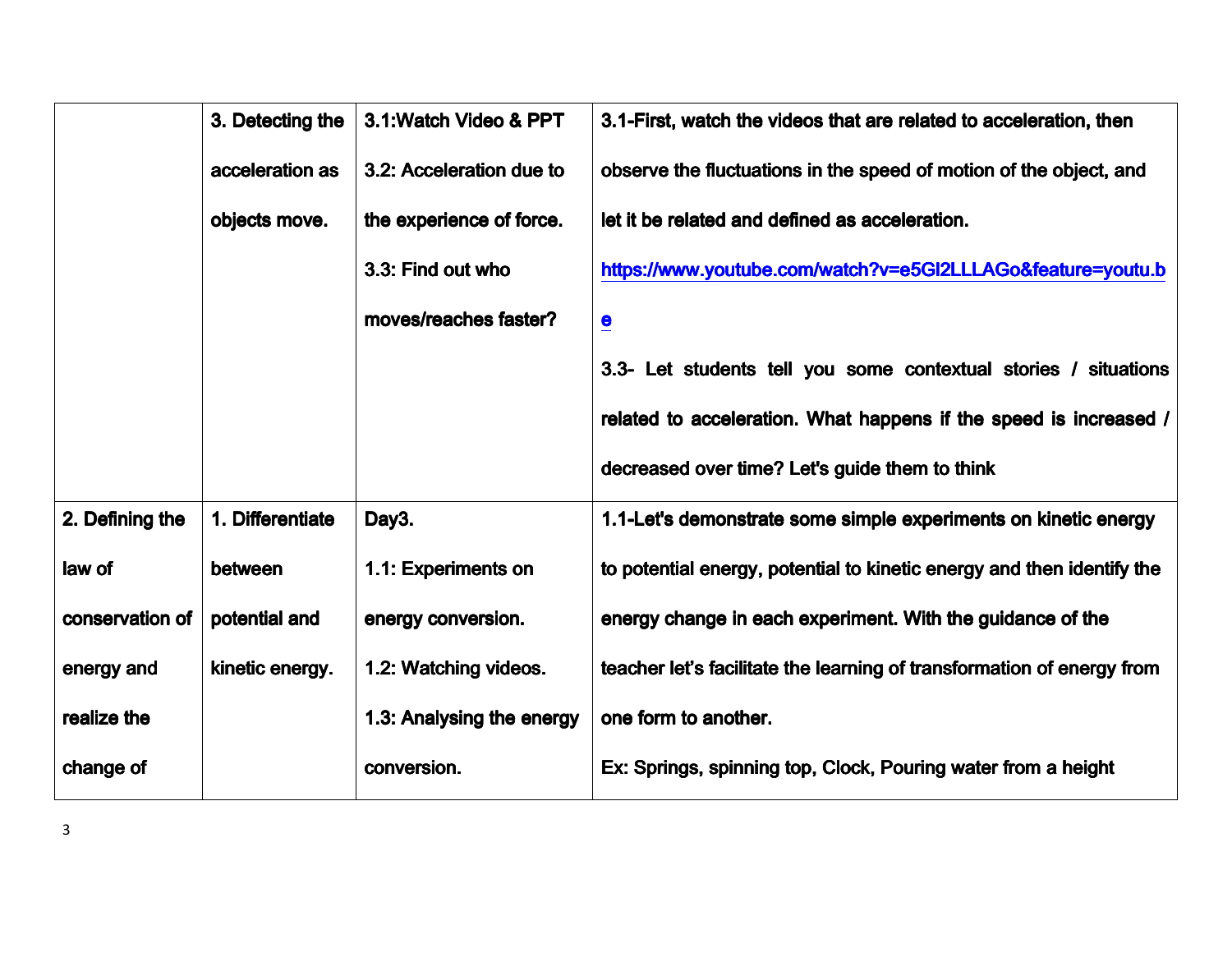| electric energy | 2. To detect and | Day4.                       | 2.1-Let students play using a magnifying glass by heating, such as    |
|-----------------|------------------|-----------------------------|-----------------------------------------------------------------------|
| to other forms  | differentiate    | 2.1: Activity on increasing | paper, water, match stick etc. Let us give hint to list out initial & |
| of energy.      | temperature&     | temperature by providing    | final temperature of the objects and variations of heat &             |
|                 | heat.            | heat.                       | temperature and also to notice the increase in the temperature of     |
|                 |                  | 2.2: Activity on            | the material.                                                         |
|                 |                  | decreasing temperature      |                                                                       |
|                 |                  | by providing heat.          |                                                                       |
|                 |                  | 2.3: Tabulating boiling     |                                                                       |
|                 |                  | and melting of things.      |                                                                       |
|                 | 3. Noticing the  | Day 5.                      | 3.1-Let the students in groups construct an electrical circuit using  |
|                 | easy way of      | 3.1: Activity: Construction | dry cell, conductor wires, bulb, nichrome wire, and let them          |
|                 | conversion of    | of an electric circuit.     | experiment by own and identify the kind of energy conversion and      |
|                 | electric current | 3.2: Experiment &           | analyse it.                                                           |
|                 | and know its     | Demonstration.              |                                                                       |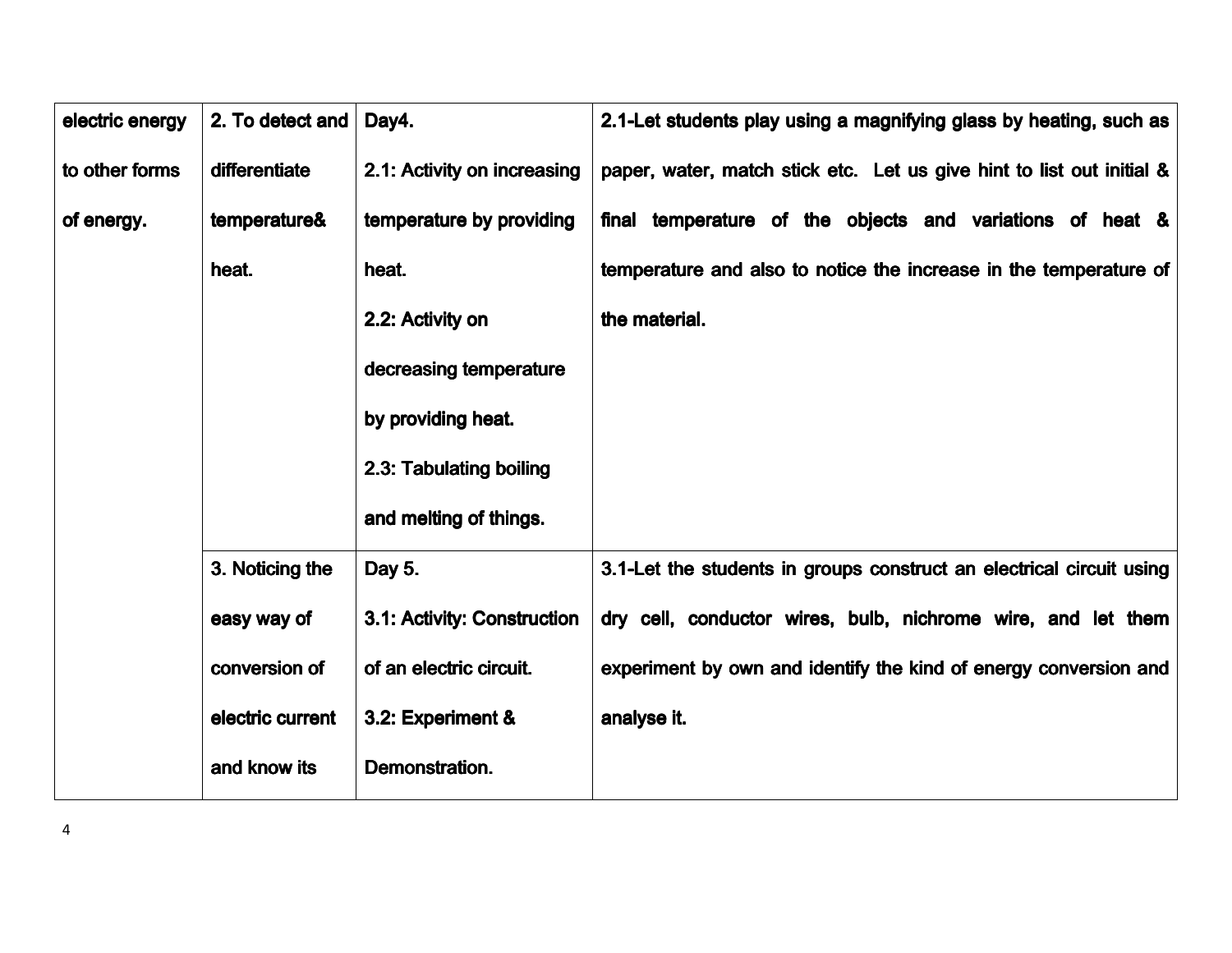|                           | importance.       | 3.3: Simple play on the      |                                                                     |
|---------------------------|-------------------|------------------------------|---------------------------------------------------------------------|
|                           |                   | importance of electric       |                                                                     |
|                           |                   | power                        |                                                                     |
|                           |                   | 3.4: Oral activity: I am an  |                                                                     |
|                           |                   | electrical appliance, I will |                                                                     |
|                           |                   | tell myself- my work,        |                                                                     |
|                           |                   |                              |                                                                     |
| 3. Interpreting           | 1. Examining      | Day6.                        | 1.1-Instruct students to perform light bending activities using a   |
| <b>&amp;analysing the</b> | the               | 1.1: Simple experiments      | battery, direct & curved tubes and different types of mirrors. Also |
| characteristics           | characteristics   | of reflection                | check the propagation of light in different medium and note the     |
| of light.                 | and reflection of | <b>Bending of light game</b> | distinctions in the motion of light discuss.                        |
|                           | light.            | 1.2: Use mirror and say      |                                                                     |
|                           |                   | the property of image        |                                                                     |
|                           |                   | formed.                      |                                                                     |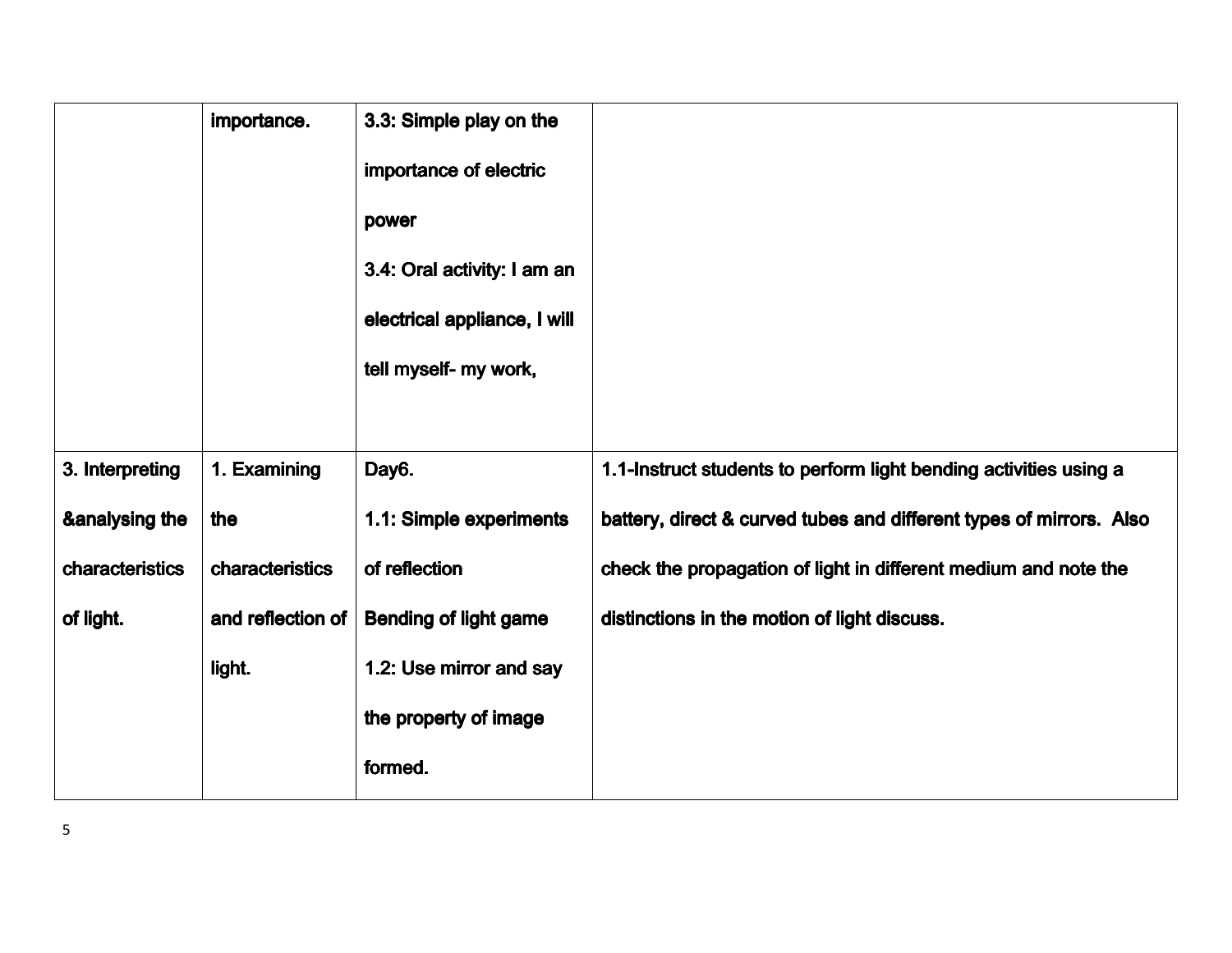| 2.1- Let the students observe the rays of light through the different |
|-----------------------------------------------------------------------|
| fluids, and also the images formed when light rays pass through a     |
| lens. Notice the dispersion i.e., division of light into constituent  |
|                                                                       |
|                                                                       |
|                                                                       |
|                                                                       |
|                                                                       |
|                                                                       |
|                                                                       |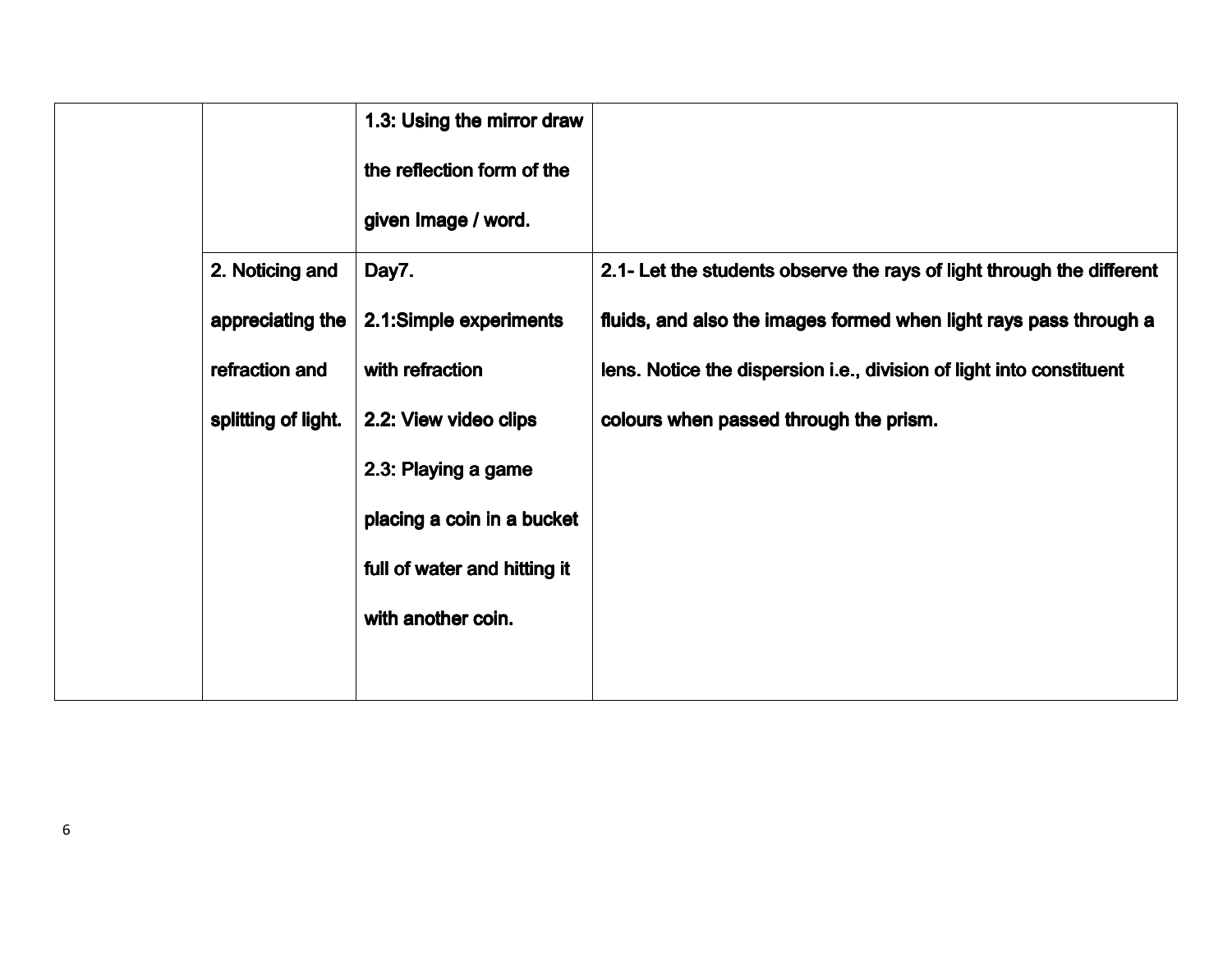| 1. Explains the | Day8.                       | 1.1-Using tuning fork, plates, spring etc conduct an activity to show |
|-----------------|-----------------------------|-----------------------------------------------------------------------|
| method of       | 1.1: Activity on production | the formation of waves in water. Similarly, through multiple          |
| production of   | of sound.                   | experiments analyse the methods of production of sound.               |
| sound.          | 1.2: Demonstration of       |                                                                       |
|                 | sound waves in solid &      |                                                                       |
|                 | liquid materials.           |                                                                       |
| 2. Draw the ray | Day9.                       | 2.1-Listen to different frequency of sounds in the classroom using    |
| diagram         | 2.1: Listening and          | loud speakers. Specify the amplitude of each sound, Now               |
| showing         | identifying the frequency.  | graphically express the difference in the transmission of sound       |
| transmission of | 2.2: Video displaying.      | waves                                                                 |
| sound waves     | 2.3: Practising ray         |                                                                       |
|                 | diagram of sound waves.     |                                                                       |
|                 |                             |                                                                       |
|                 |                             |                                                                       |
|                 |                             |                                                                       |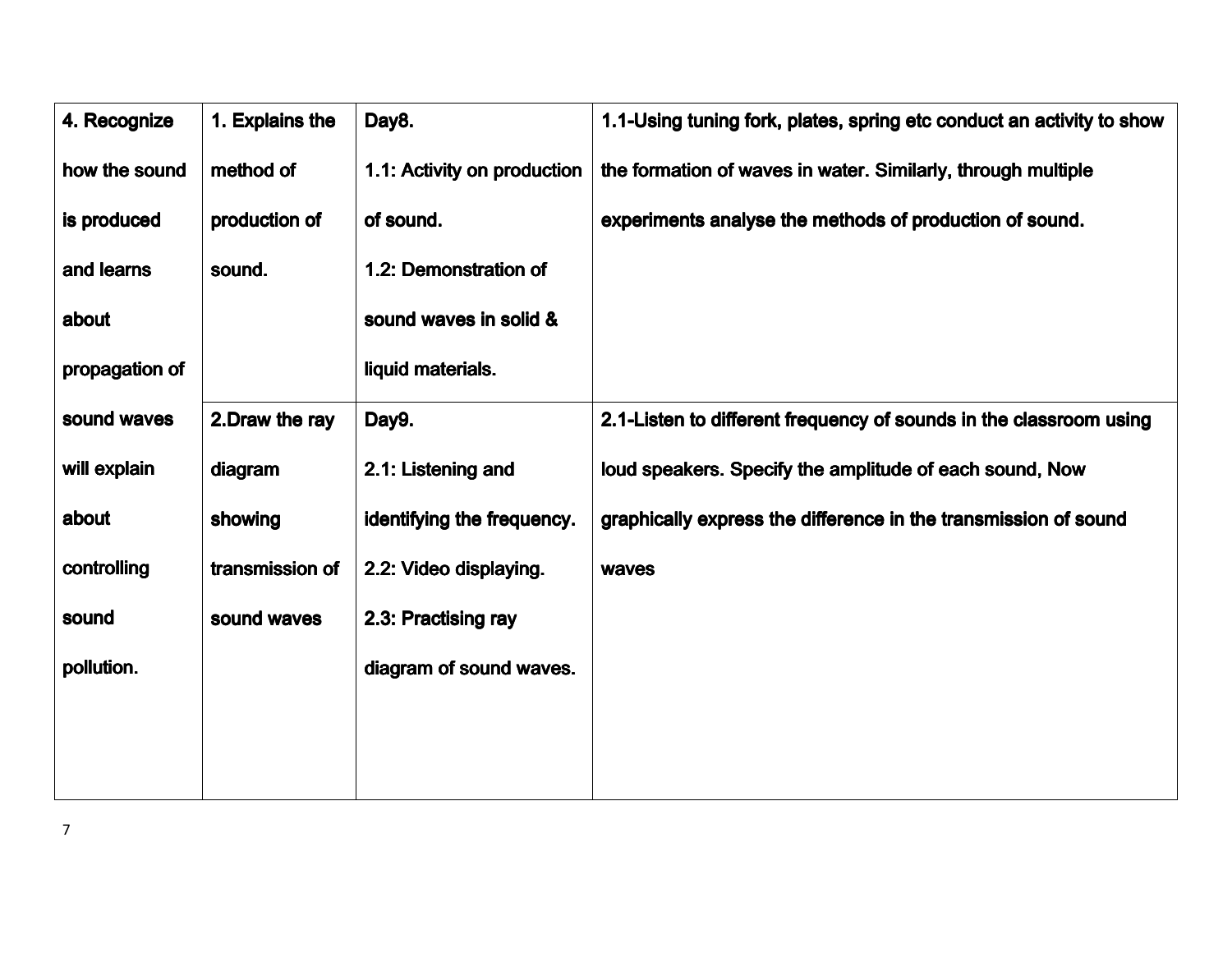|                 | 3. Discussing      | Day10.                   | 3.1-Lets students allowed to watch animated videos related to        |
|-----------------|--------------------|--------------------------|----------------------------------------------------------------------|
|                 | the meaning        | 3.1: Viewing a video.    | noise pollution and discuss in group the effects of noise pollution. |
|                 | and effects of     | 3.2: Discussion on sound | Write an essay on noise pollution.                                   |
|                 | sound pollution.   | pollution                |                                                                      |
|                 |                    | 3.3: A play/skit on the  |                                                                      |
|                 |                    | circumstances sound      |                                                                      |
|                 |                    | pollution occurs.        |                                                                      |
|                 |                    |                          |                                                                      |
|                 |                    |                          |                                                                      |
|                 |                    |                          |                                                                      |
| 5. Describing   | 1. Identifying     | Day 11.                  | 1.1- Write a representative picture of an atom and suggest           |
| the structure   | the                | 1.1: Drawing activity.   | identifying parts. Help them to identify fundamental particles in    |
| and             | <b>Fundamental</b> | 1.2: Writing an electron | atom.                                                                |
| characteristics | particles of       | distribution picture of  |                                                                      |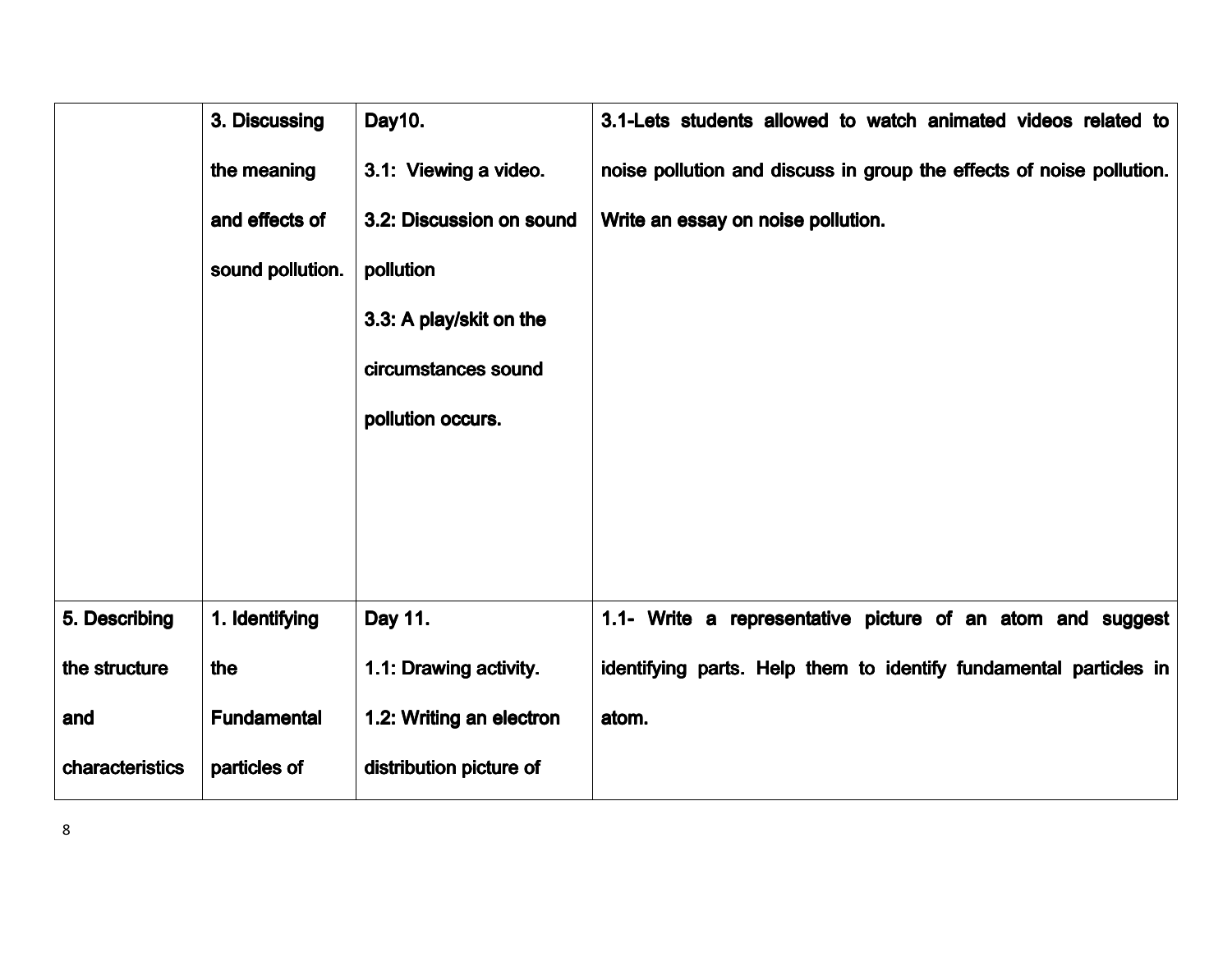| of the atom. | atom.          | atoms of the elements.    |                                                                     |
|--------------|----------------|---------------------------|---------------------------------------------------------------------|
|              |                | 1.3: Model making         |                                                                     |
|              |                |                           |                                                                     |
|              |                |                           |                                                                     |
|              | 2. Reviewing   | Day 12.                   | 2.1- Ask to list elements with high and low valency. Then let's     |
|              | the valency of | 2.1: Give different       | facilitate to draw it in the cardboards.                            |
|              | the element.   | elements and then give    | 2. 2. Suggest a view of the drawing indicating the valency of inert |
|              |                | activity to write name of | gases and try to guess why the valency is zero.                     |
|              |                | elements, atomic number,  |                                                                     |
|              |                | mass number, and          |                                                                     |
|              |                | valence.                  |                                                                     |
|              |                | 2.2: Drawing of the       |                                                                     |
|              |                | <b>Valency of special</b> |                                                                     |
|              |                | elements                  |                                                                     |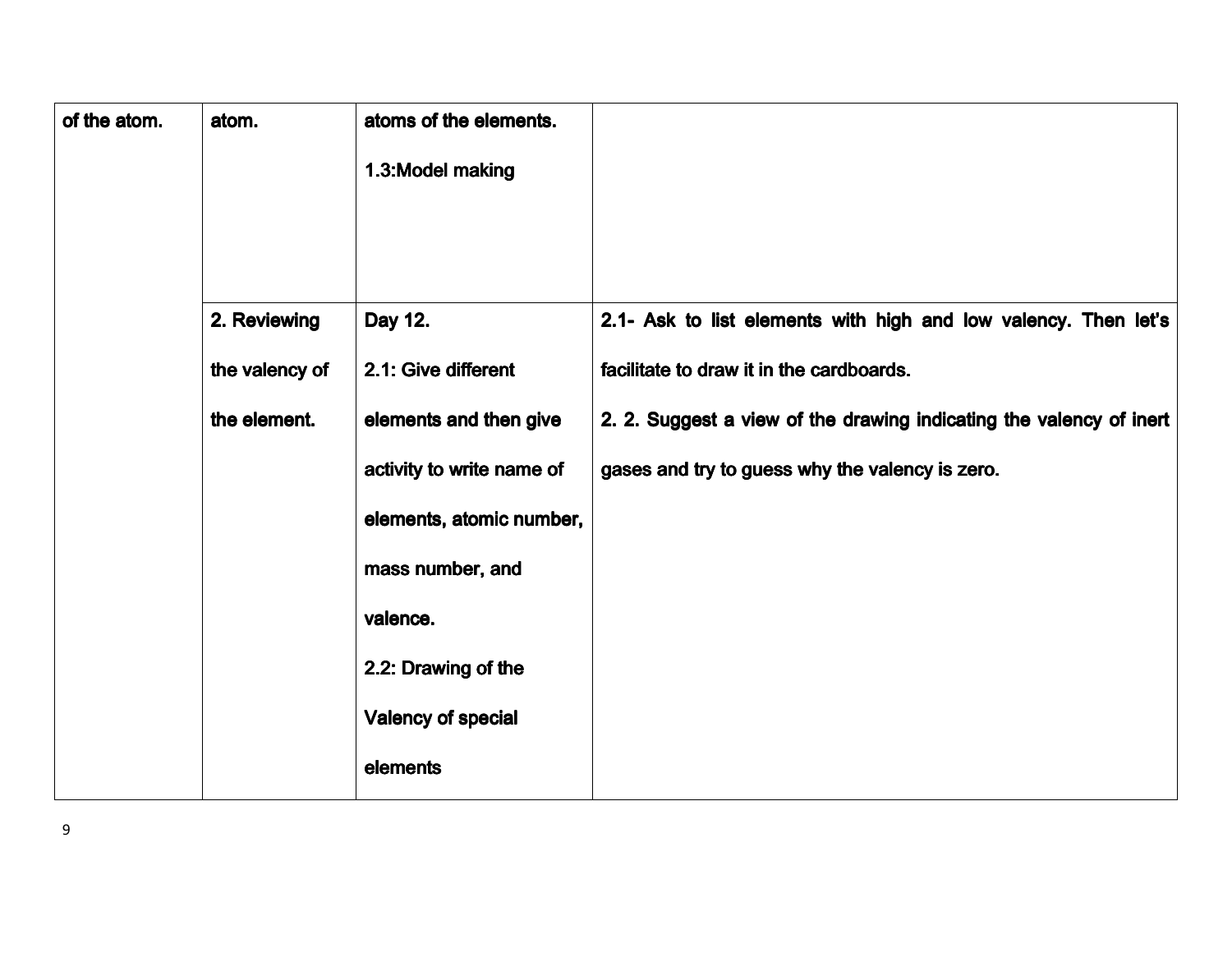|                 | 3. Creating    | Day 13:                     | 3.1- Let us create a model of the atom in the school grounds. Let |
|-----------------|----------------|-----------------------------|-------------------------------------------------------------------|
|                 | electronic     | 3.1:I'm an electron: My     | the teacher stand in the nucleus area and then teach the electron |
|                 | configuration. | shell game                  | design by playing around instructing the students to stand in the |
|                 |                | 3.2: Activity of electron   | shells mentioned by the teacher.                                  |
|                 |                | dot structure diagram of    | 3.2- Let us write down the atomic number of elements and help to  |
|                 |                | atom of the periodic table. | write configuration on the blackboard itself.                     |
|                 |                | 3.3: Creating atomic        | 3.3- Let us use cardboard, pencil, needle, thread & beads to make |
|                 |                | model                       | a model of the atom.                                              |
| 6. Types of     | 1. Experiments | Day 14:                     | 1.1- Let us experiment with sulphur powder reacting with air and  |
| <b>Chemical</b> | on Chemical    | 1.1: Sulphur dioxide        | then suggest that to observe whether a new material is raised     |
| changes& their  | reactions      | preparation activity.       | there.                                                            |
| classification  | experiment.    | 1.2: Carrying out the       |                                                                   |
|                 |                | activity of experiments of  | 1.2-Let us experiment with different chemical substances and ask  |
|                 |                | various chemical            | them to identify new products of chemical reaction.               |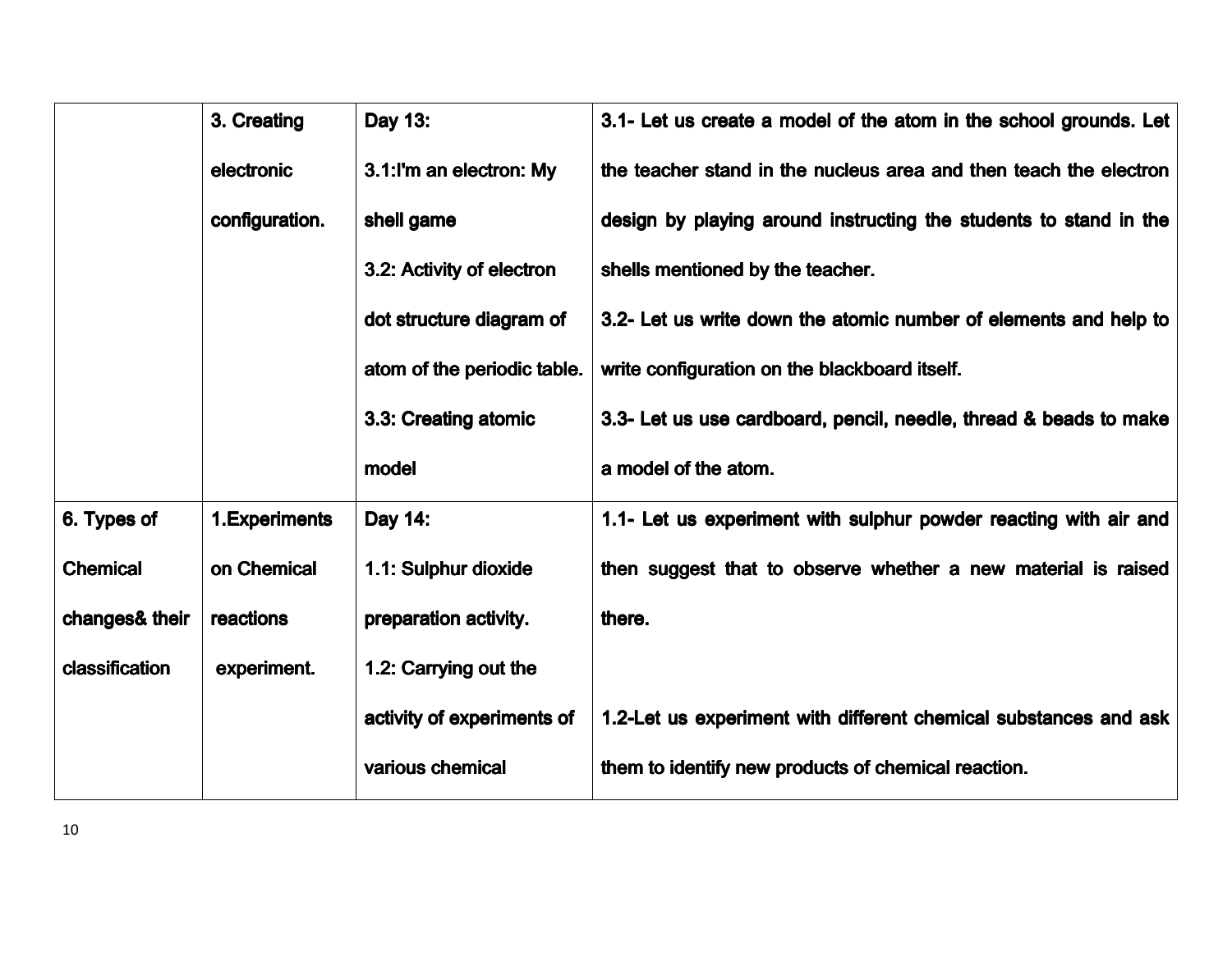|                 | reactions.                  |                                                                     |
|-----------------|-----------------------------|---------------------------------------------------------------------|
|                 |                             |                                                                     |
|                 | Day 15:                     | 2.1- Let's allow students to identify, list and write physical&     |
| 2.              | 2.1: Preparation of list of | chemical changes in their daily life.                               |
| Understanding   | physical and chemical       | Eg: breaking rope, curding of milk.                                 |
| the meaning of  | changes in daily life.      | 2.2- Let's show the physical change by showing by heating and       |
| <b>Chemical</b> | 2.2: Experiments on         | boiling of water activity.                                          |
| change.         | physical change.            | https://www.youtube.com/watch?v=LZH8DzQTsQY                         |
|                 |                             |                                                                     |
|                 |                             |                                                                     |
| 3. They will    | Day 16:                     | 3. 1- Give flash cards to students having chemical equations and    |
| identify the    | 3.1: Reading equation,      | suggest them to identify the reactants and products. Let us suggest |
| types of        | identify the reactants&     | identifying its type of chemical reaction.                          |
|                 |                             |                                                                     |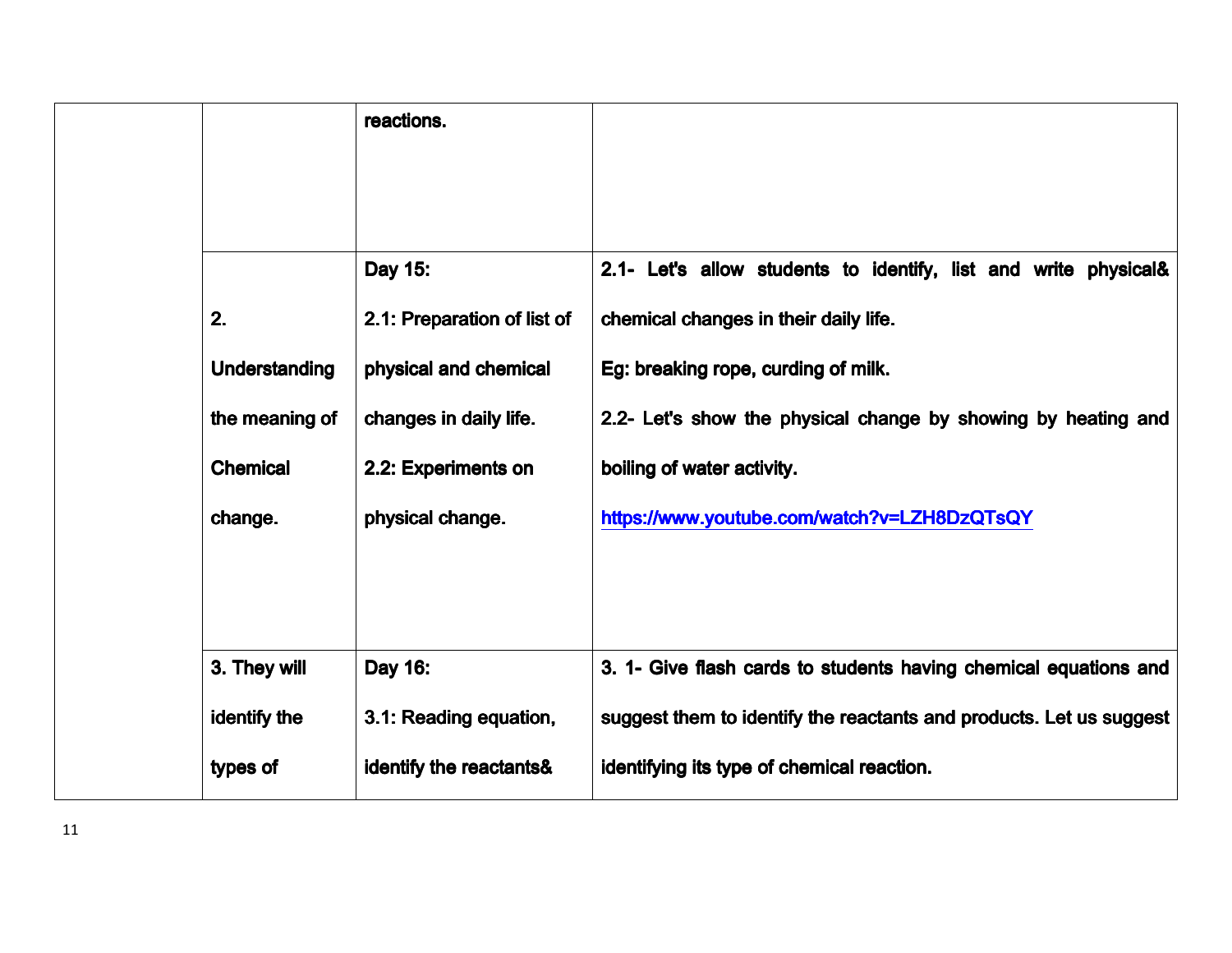|                  | chemical         | products.                     | 3. 2- Let us help to write the equations of chemical combination, |
|------------------|------------------|-------------------------------|-------------------------------------------------------------------|
|                  | reactions &      | 3.2: See experiment and       | decomposition and displacement on the blackboard.                 |
|                  | writing chemical | write equation                | https://www.youtube.com/watch?v=2Juem0lcifE&feature=youtu.be      |
|                  | equations.       | 3.3: Do experiment and        |                                                                   |
|                  |                  | identify the type of          | Suggest writing the equation of the experiment on a blackboard    |
|                  |                  | chemical reaction.            | whenever any experiment is done. Let's examine it.                |
|                  |                  | 3.4: Knowledge of the         |                                                                   |
|                  |                  | above chemical reactions      |                                                                   |
|                  |                  | in everyday life situations.  |                                                                   |
|                  |                  | <b>Eg:Turmeric &amp; Lime</b> |                                                                   |
|                  |                  | <b>Mixture</b>                |                                                                   |
| 7. students will | 1. Discussion    | Day 17:                       | 1.1. Give chemical substances and help them to classify the       |
| list out the     | on ionic bond &  | 1.1: Activity to classify     | substances formed by ionic bond & covalent bond.                  |
| properties of    | covalent bonds.  | certain chemical              |                                                                   |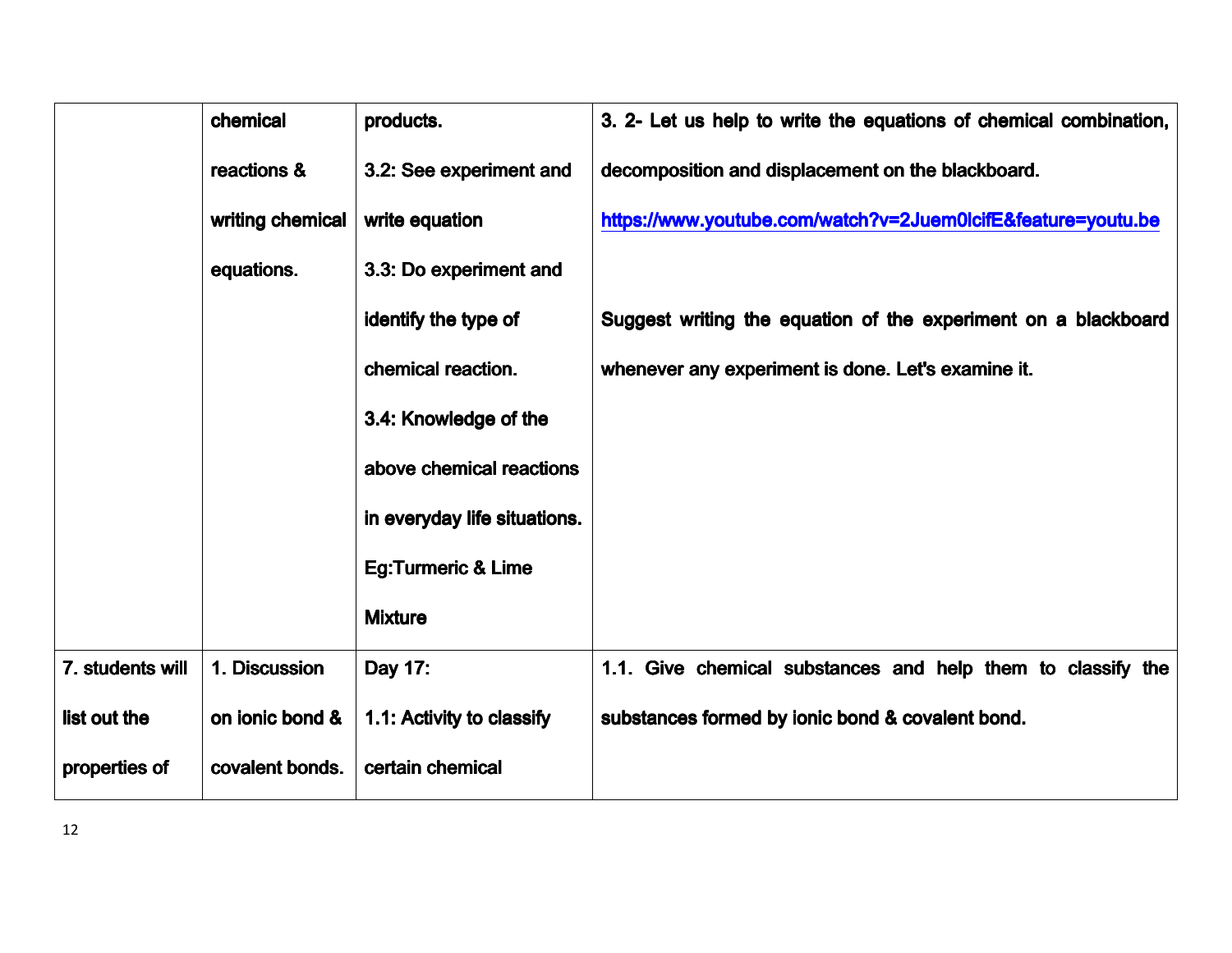| <b>lonic</b>  |                  | substances kept on the    |                                                                     |
|---------------|------------------|---------------------------|---------------------------------------------------------------------|
| compounds &   |                  | table.                    | 1.2. Let us try to roast the ionic & covalent compounds in an iron  |
| covalent      |                  | 1.2: Activity to test the | furnace in the presence air. Check the melting and boiling points   |
| compounds.    |                  | melting and boiling point | and guide them to making tables.                                    |
|               |                  | of ionic &covalent        |                                                                     |
|               | 2. Ionization    | compounds.                | 2.1- Let us guide that the salt water in the beaker will ionize and |
|               | experiment will  |                           | that carbonic compounds are not ionized.                            |
|               | be carried out.  | 2.1: Table salt ionizing  |                                                                     |
|               |                  | activity                  |                                                                     |
|               |                  |                           |                                                                     |
| 8. Explaining | 1. students will | Day 18:                   | 1.1- Place some objects on the table and suggest that the students  |
| the physical  | identify the     | 1.1: The process of       | to identify and divide them into metals and non-metals. Then let    |
| &chemical     | metal and non-   | separating metal and      | them list out their properties.                                     |
| properties of | metals           | non-metals.               |                                                                     |
|               |                  |                           |                                                                     |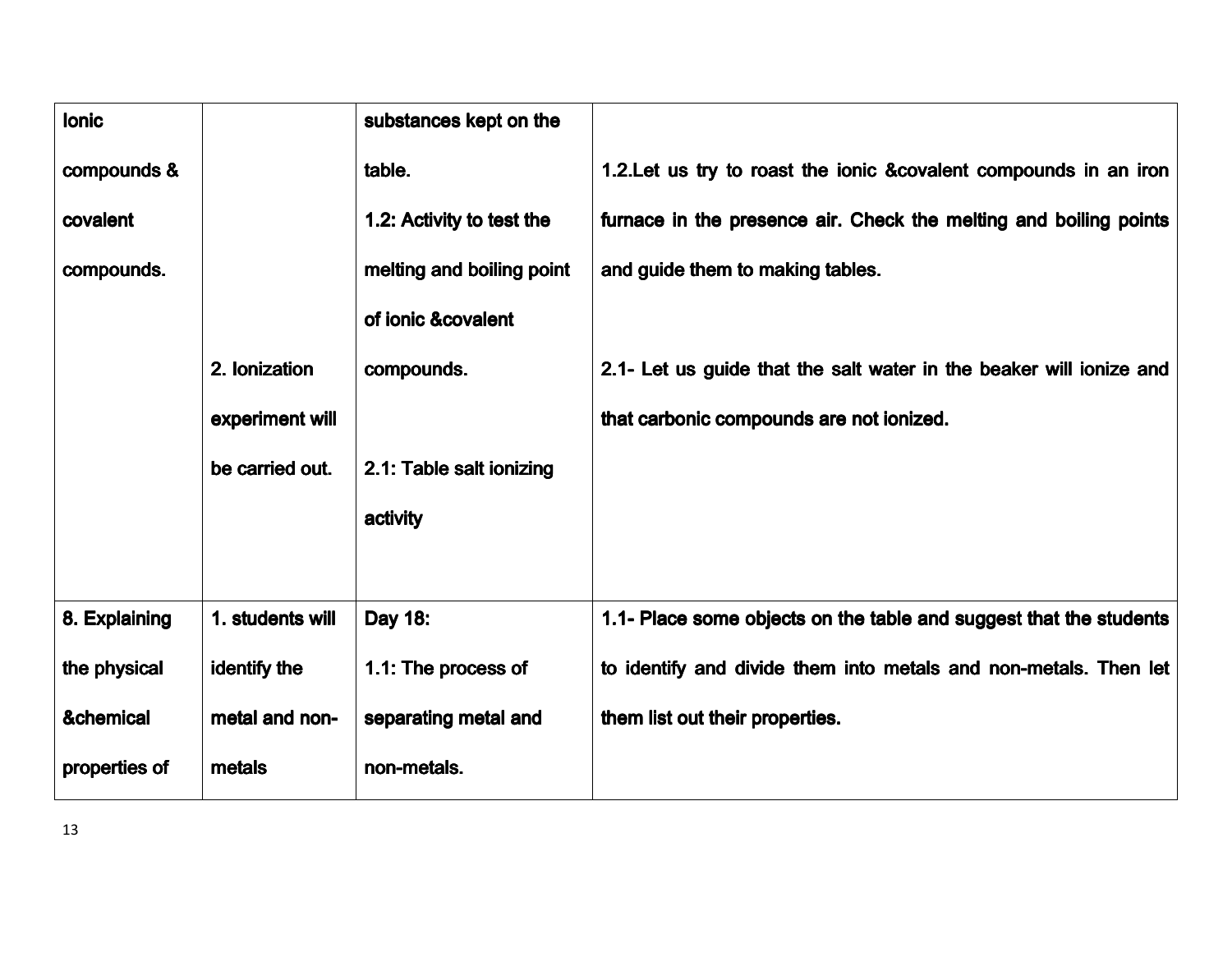| metals& non- | 2. students will        | Day 19:                      | 2.1- Let's do beating & dragging activity on phosphorus, sulphur       |
|--------------|-------------------------|------------------------------|------------------------------------------------------------------------|
| metals and   | examine the             | 2.1: Malleable & Ductile     | and iron, copper etc. Let us identify which element has malleable      |
| their uses   | physical and            | Activity.                    | and ductile property.                                                  |
|              | chemical                | 2.2: Conducting reactivity   | 2.2- When both sodium and sulphur are added to water, let us           |
|              | <b>Properties of</b>    | of metals experiments.       | observe the sodium reactivity immediately.                             |
|              | <b>Metals&amp; Non-</b> |                              |                                                                        |
|              | <b>Metals</b>           |                              |                                                                        |
|              | 3. Students will        | Day 20:                      | 3.1-Let us allow the students to watch video and PPTs of metal and     |
|              | list out the uses       | 3.1: Listing the activity of | non-metals used in various factories to be recorded in the form of a   |
|              | of metal and            | many metals and non-         | table.                                                                 |
|              | non-metals.             | metals used in everyday      |                                                                        |
|              |                         | <b>life</b>                  | 3.2- Let's arrange some of the items used in daily life in class. Each |
|              |                         | 3.2: Watch video and         | student is one.                                                        |
|              |                         | identify the use of metal.   | Let's allow each student to touch the object and view it as he         |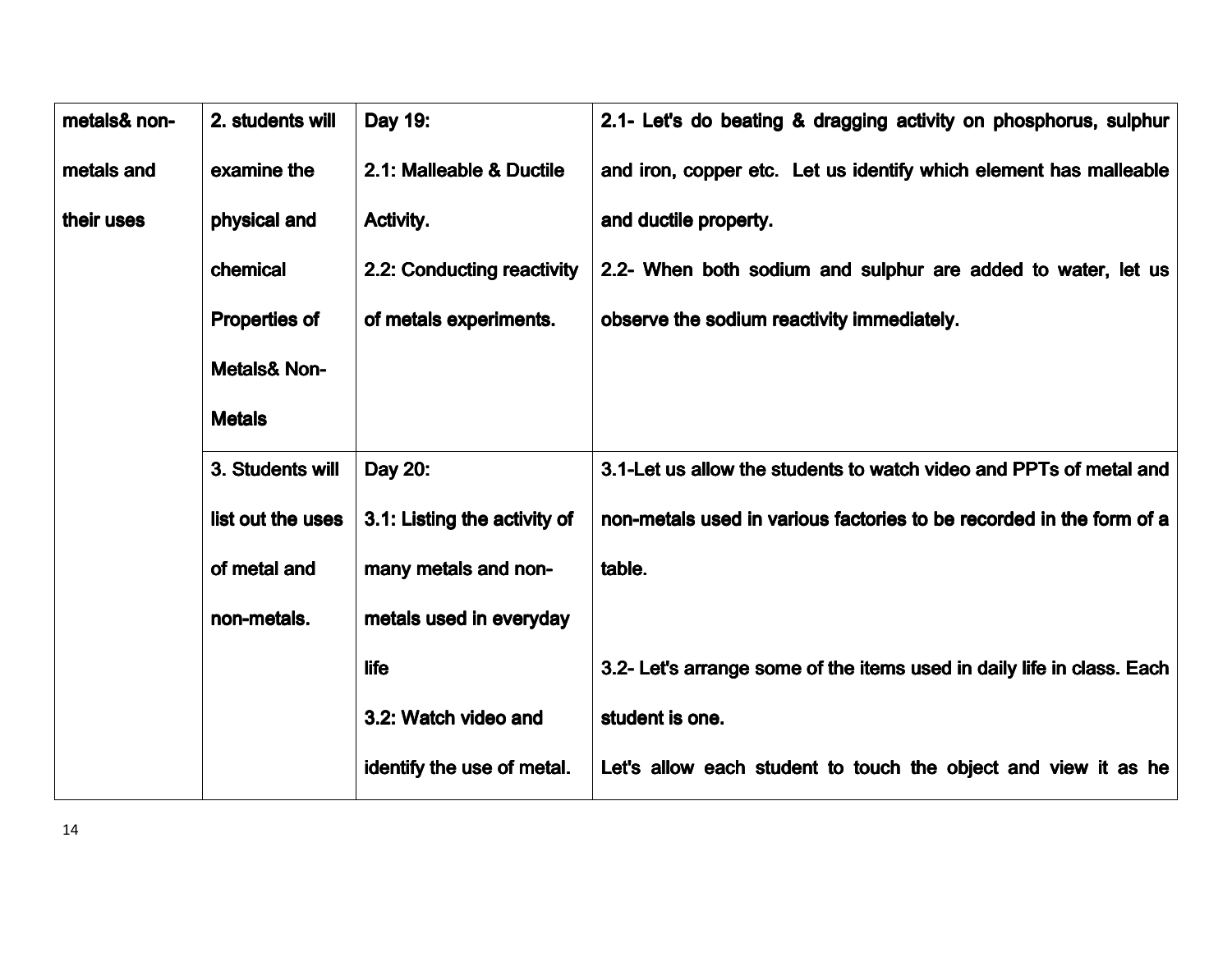|                 |                 | 3.3. See the object and     | pleases. Then let's suggest to give reason whether it is             |
|-----------------|-----------------|-----------------------------|----------------------------------------------------------------------|
|                 |                 | identify it as metallic or  | metallic/non-metallic.                                               |
|                 |                 | non-metallic.               |                                                                      |
|                 |                 |                             |                                                                      |
|                 |                 |                             |                                                                      |
|                 |                 |                             |                                                                      |
| 9. Learning the | 1.              | Day 21:                     | 1.1- Let the students watch the local agricultural land near the     |
| scientific      | Understanding   | 1.1: let the students visit | school with the teachers and discuss with the farmers the scientific |
| methods of      | the scientific  | to the agricultural land.   | farming methods adopted there and help them list them.               |
| agriculture.    | methods used    | 1.2: Field Visit-To know    | https://www.youtube.com/watch?v=NQ2B0JZHjTw                          |
|                 | in agriculture. | various agricultural        |                                                                      |
|                 |                 | practices                   |                                                                      |
|                 |                 | 1.3: Video Viewing- How     |                                                                      |
|                 |                 | is organic farming better?  |                                                                      |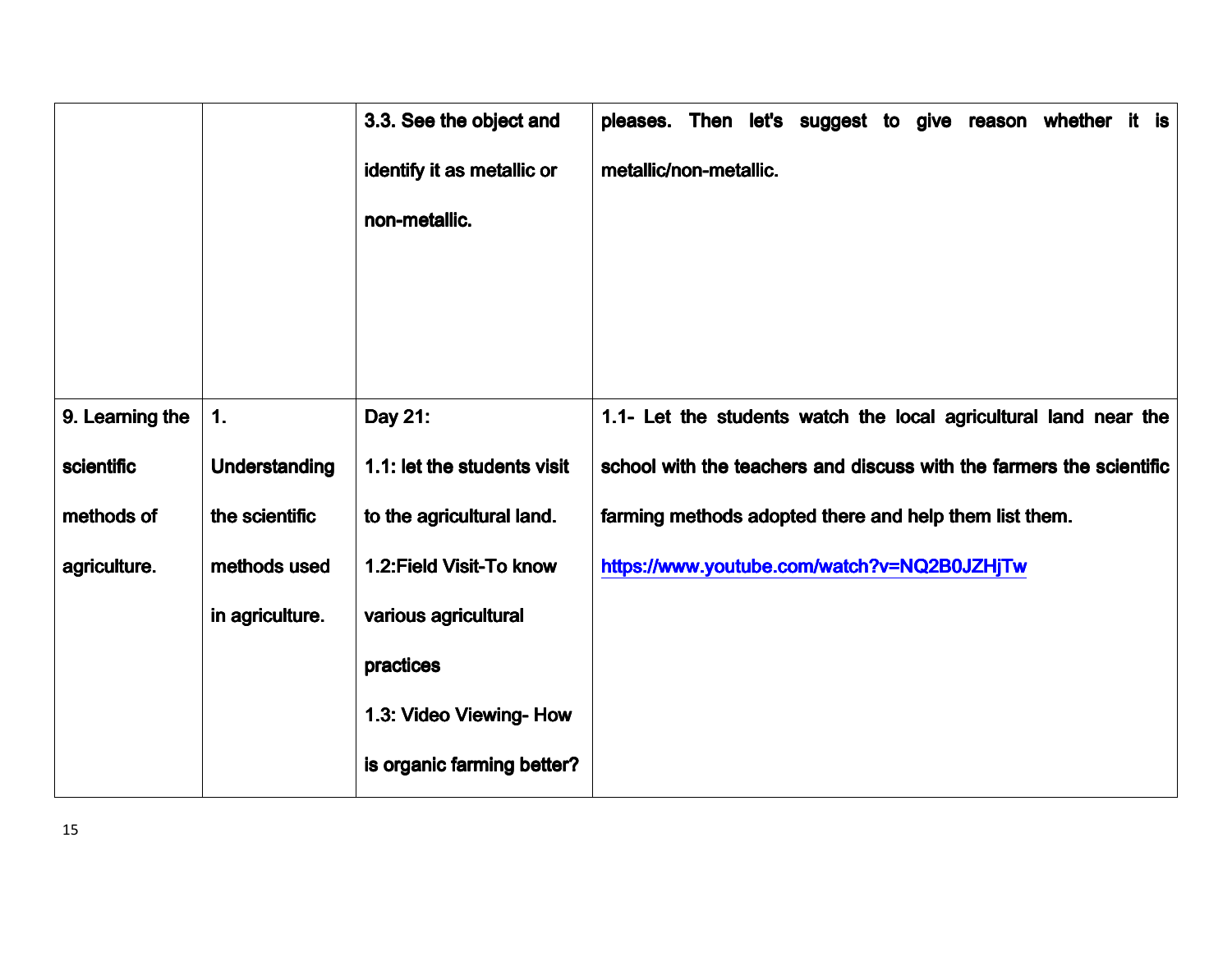|                  | 1.4: Viewing and          |                                                                    |
|------------------|---------------------------|--------------------------------------------------------------------|
|                  | explaining the picture of |                                                                    |
|                  | scientific methods        |                                                                    |
|                  | 1.5: Interviewing of      |                                                                    |
|                  | farmers who have          |                                                                    |
|                  | adopted scientific        |                                                                    |
|                  | methods                   |                                                                    |
| 2. Students will | Day 22:                   | 2.1- Let the students will see practically from the farmers the    |
| analyze          | 2.1: View traditional     | method of using agricultural equipment and agricultural implements |
| advantages and   | agricultural equipment    | in the field. Then let us observe the agricultural activities and  |
| disadvantages    | and model making.         | motivate them to prepare models of agricultural implements found   |
| of agricultural  | 2.2:"Use organic manure,  | there.                                                             |
| equipment &      | look at the crop yield."  | https://www.youtube.com/watch?v=khXPo_QY0B8                        |
| fertilizers.     | 2.3: Toy manufacturing    | 2.2- To meet an organic farming-based field and<br>collect         |
|                  |                           |                                                                    |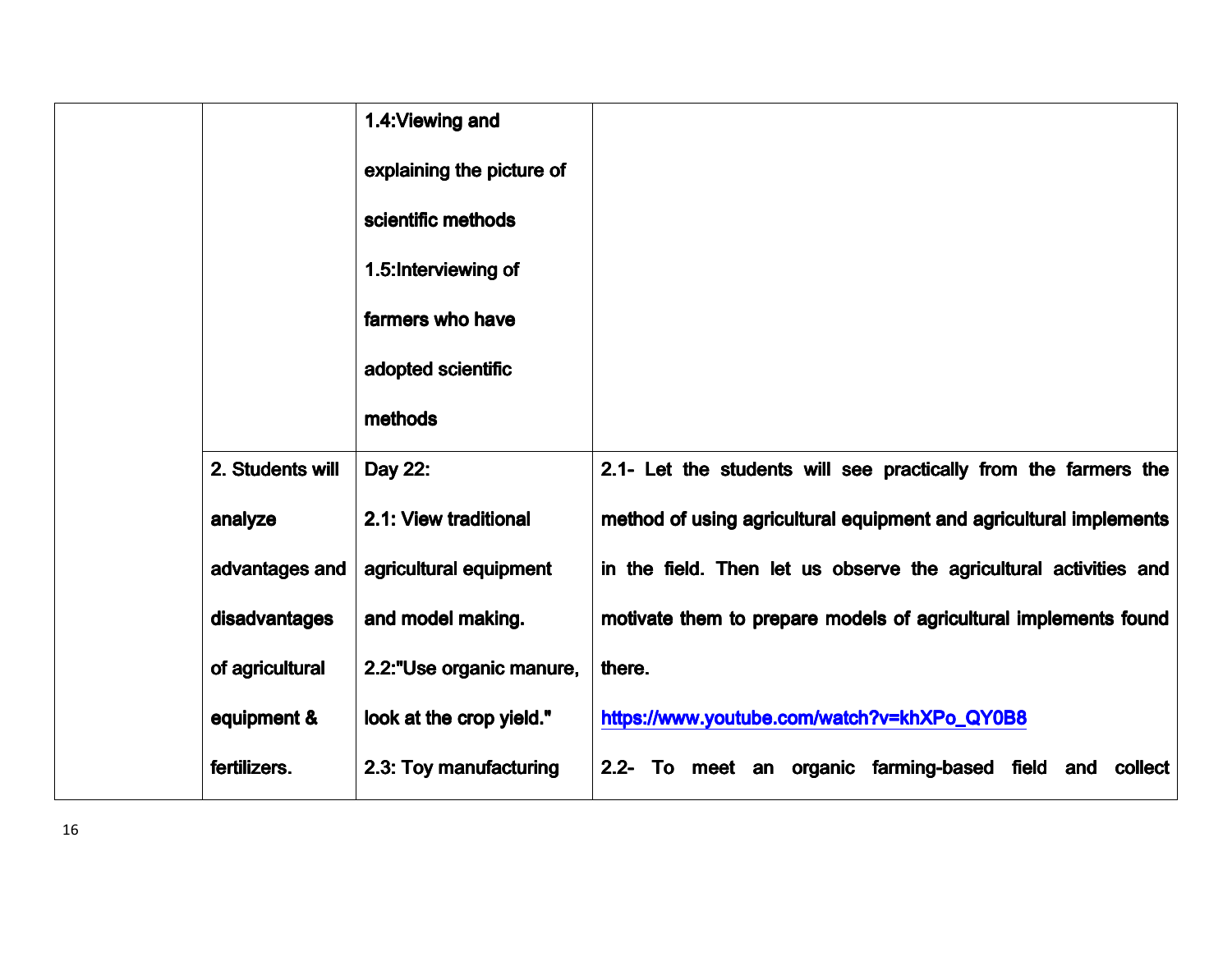|                  | from agricultural products.   | information, let us discuss the importance of organic manure in  |
|------------------|-------------------------------|------------------------------------------------------------------|
|                  | 2.4: Pictorial viewing of     | groups.                                                          |
|                  | agricultural equipment        |                                                                  |
|                  | 2.5: Agricultural             |                                                                  |
|                  | <b>Equipment Models</b>       |                                                                  |
|                  | <b>Exhibition</b>             |                                                                  |
| 3. students will | Day 23:                       | 3.1-Visiting Local Progressive Farmers, soil testing centers and |
| know how to      | 3.1: Field Visit-             | collect information.                                             |
| produce          | <b>Progressive Farmers</b>    | Let us meet the Animal Husbandry Centre/Breeding Centers and     |
| scientifically   | <b>Field/Garden Visit</b>     | have a simple discussion on agricultural management.             |
| and profitably.  | 3.2: PPTs related to          | https://www.youtube.com/watch?v=aHN6SRwwdek                      |
|                  | scientific farming            |                                                                  |
|                  | 3.3: View videos              |                                                                  |
|                  | 3.4: Visit Local soil testing |                                                                  |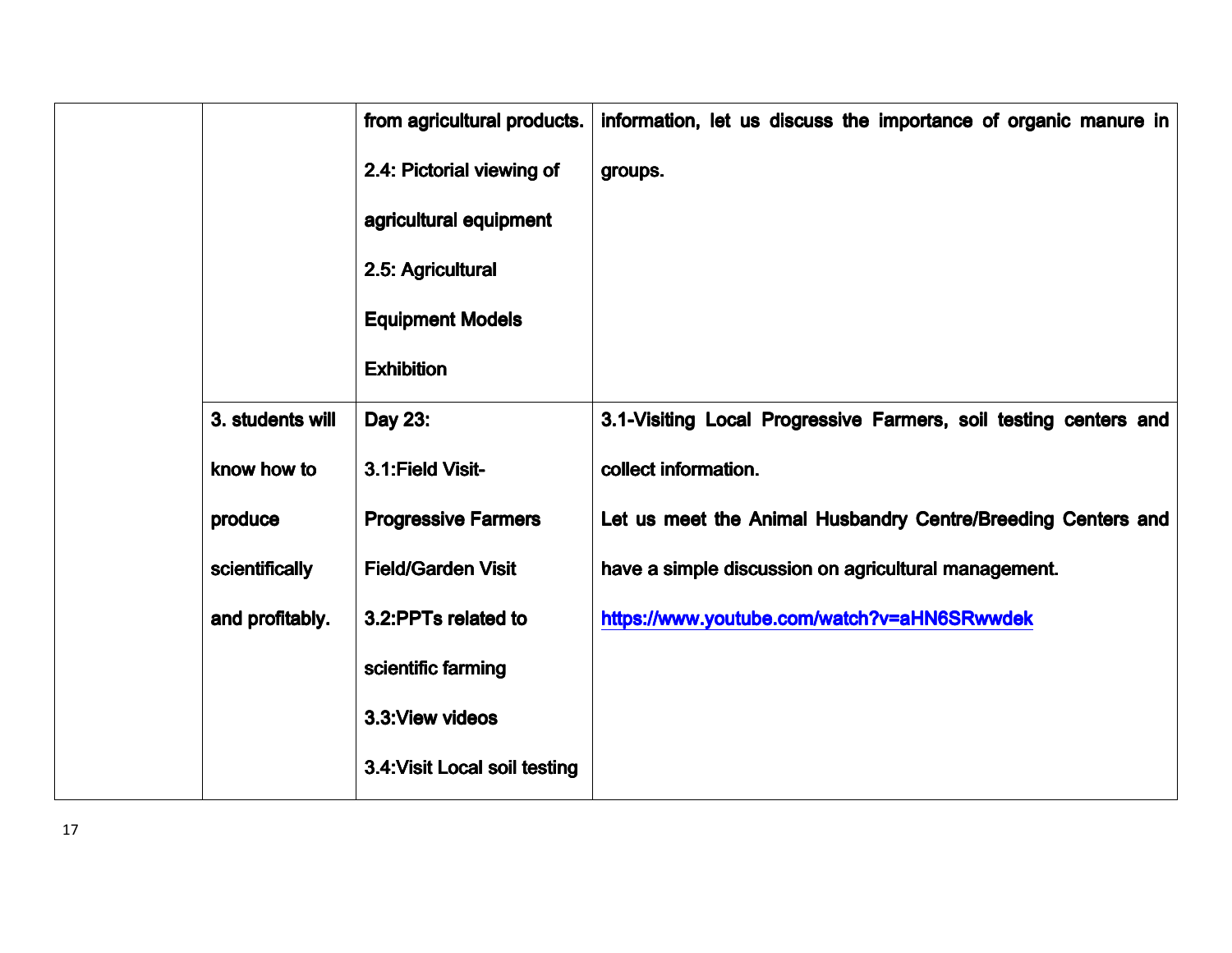|                |                  | centers                   |                                                                     |
|----------------|------------------|---------------------------|---------------------------------------------------------------------|
|                |                  | 3.5:Local breed           |                                                                     |
|                |                  | <b>improvement</b>        |                                                                     |
|                |                  | Visit the centers.        |                                                                     |
| 10. students   | 1.students will  | Day 24:                   | 1.1- Let the students help in making a temporary slide with the use |
| will describe  | know the         | 1.1: Observation of cells | of onion membranes under the guidance of teachers, view the slide   |
| the meaning of | meaning of cell, | and cell organelles with  | with the help of a microscope, write down the observed structure    |
| cell, cell     | cell organelles, | the help of microscope.   | and compare it with the structure written by the classmates. Let's  |
| organelles,    | structure and    | 1.2: Look at the cell     | guide to write the structure of cell organelles.                    |
| structure and  | function.        | diagram and name the      |                                                                     |
| function of    |                  | parts.                    |                                                                     |
| tissues.       |                  | 1.3: Arrange the pictures |                                                                     |
|                |                  | of the given cell         |                                                                     |
|                |                  | organelles in an empty    |                                                                     |

18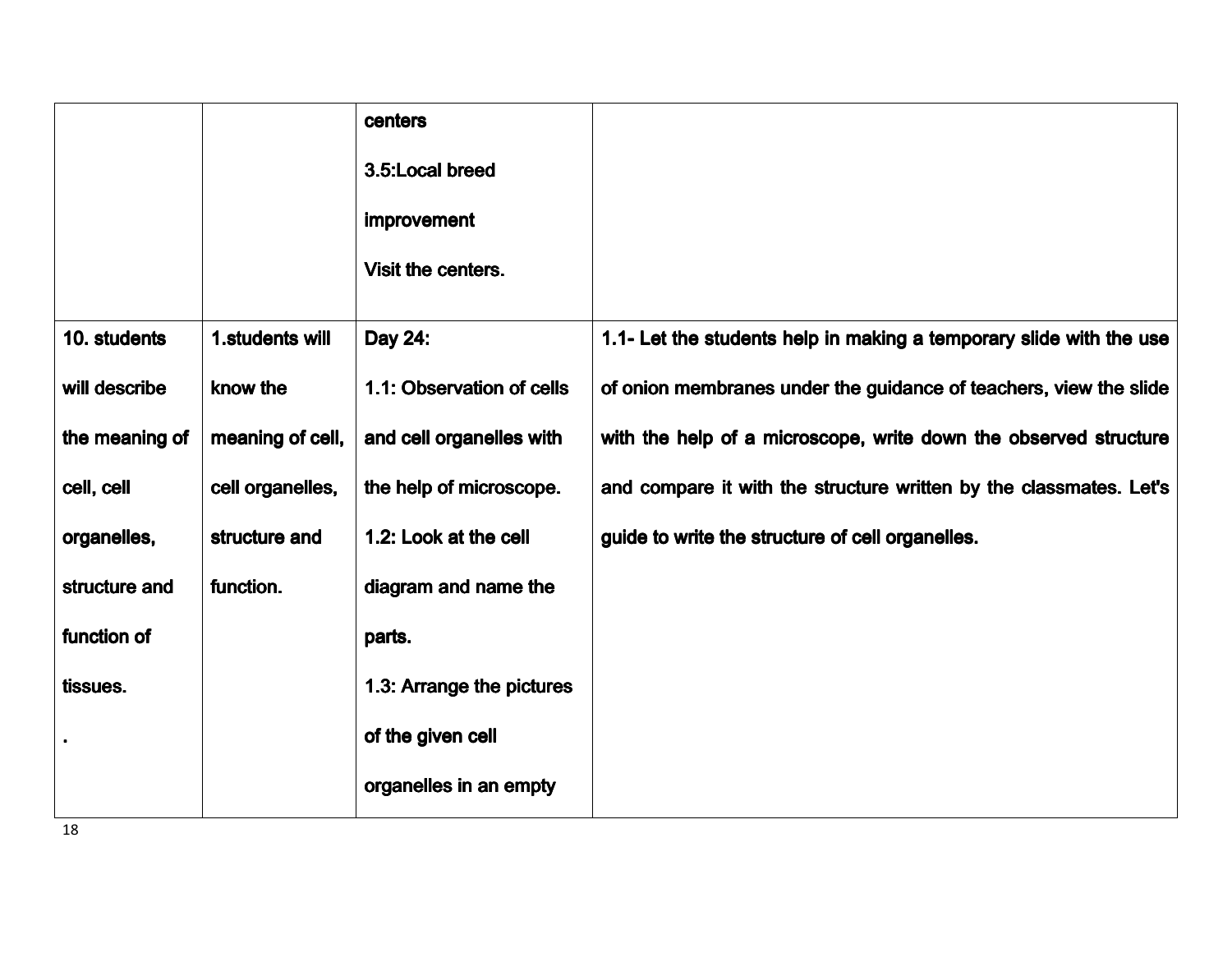|                  | cell diagram.                |                                                                       |
|------------------|------------------------------|-----------------------------------------------------------------------|
|                  | 1.4: Cell drawing            |                                                                       |
|                  |                              |                                                                       |
|                  |                              |                                                                       |
|                  |                              |                                                                       |
| 2. students will | Day 25:                      | 2.1- Let the students prepare temporary slides of cross section of    |
| explain types of | 2.1: Preparing & View of     | the stem using the stem of karnakundala, tridax, red dish with the    |
| plant tissues    | <b>Temporary Slides.</b>     | teacher and observe it in a microscope. Let us identify the structure |
| and functions.   | 2.2: Pictorial view of plant | of the tissues and express them in a pictorial form.                  |
|                  | tissues                      | https://www.youtube.com/watch?v=GICOQijkIKc                           |
|                  | 2.3: Video viewing of plant  |                                                                       |
|                  | tissues                      |                                                                       |
| 3. students will | 3.1: Explain the structure   | 3.1-Let the students observe the drawings of animal tissues in        |
| explain the      | of the animal tissues by     | different groups and suggest them to explain the structure as they    |
| types of animal  | viewing pictures.            | see it.                                                               |
|                  |                              |                                                                       |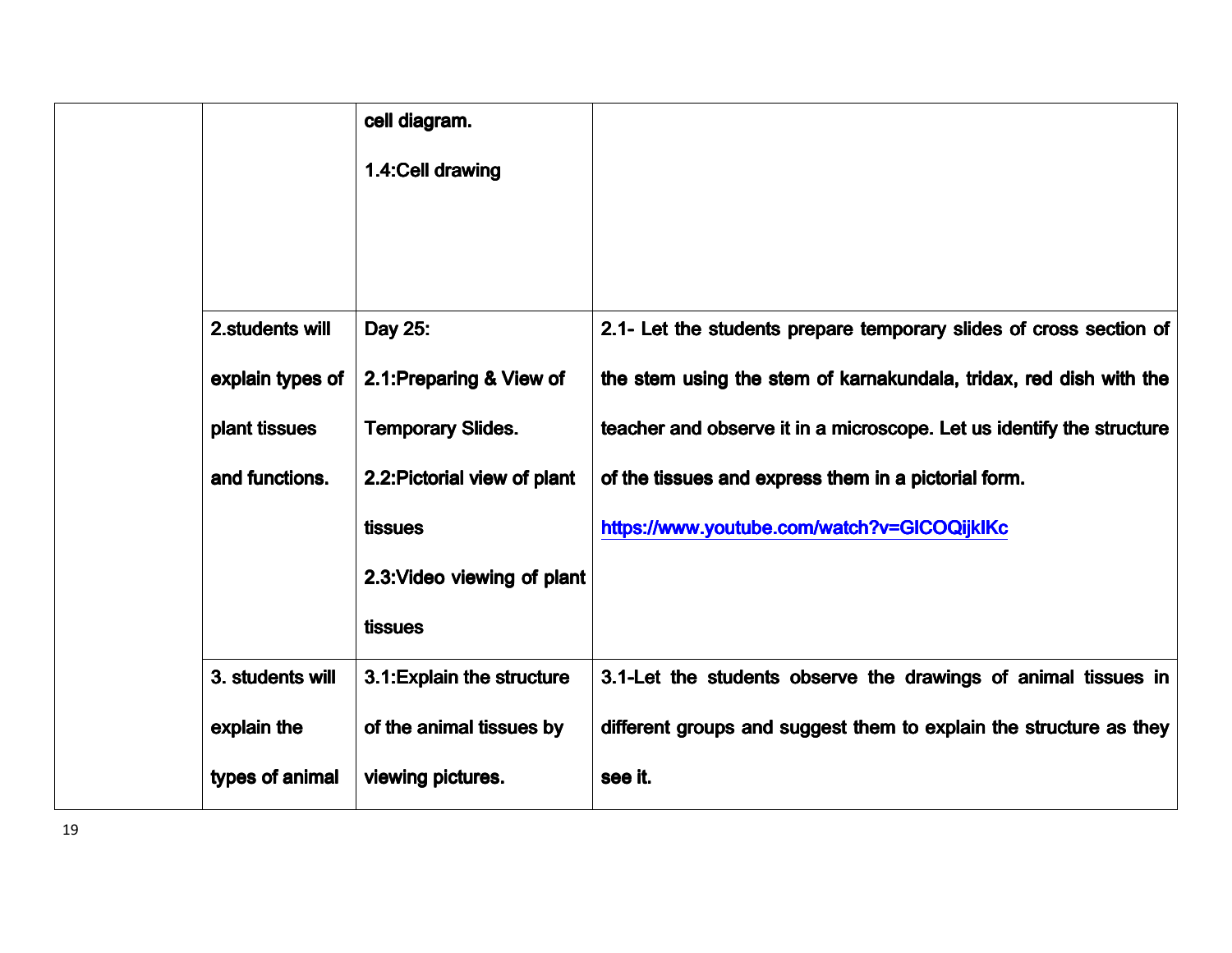|                | tissues and     | 3.2: Watching Video       |                                                             |
|----------------|-----------------|---------------------------|-------------------------------------------------------------|
|                | functions.      | 3.3: Creating album of    |                                                             |
|                |                 | animal tissues.           |                                                             |
| 11. Learning   | 1.Sub-          | Day 26:                   | 1.1- Observe a picture of microorganisms and guide them to  |
| about          | organisms       | 1.1: View and explain the | understand its importance and discuss its importance in the |
| beneficial     | <b>students</b> | uses of microorganisms    | classroom.                                                  |
| &disease-      | become aware    | by viewing pictures.      |                                                             |
| causing        | of diseases     | 1.2: Table creation on    |                                                             |
| microorganism  | caused by       | microorganisms' uses.     |                                                             |
| s and explain  | microorganisms  | 1.3: Viewing videos of    |                                                             |
| the importance | . & appreciates | bread-making, liquor      |                                                             |
| of health.     | the uses of     | making & manufacturing    |                                                             |
|                | micro-          | medicines.                |                                                             |
|                | organisms.      |                           |                                                             |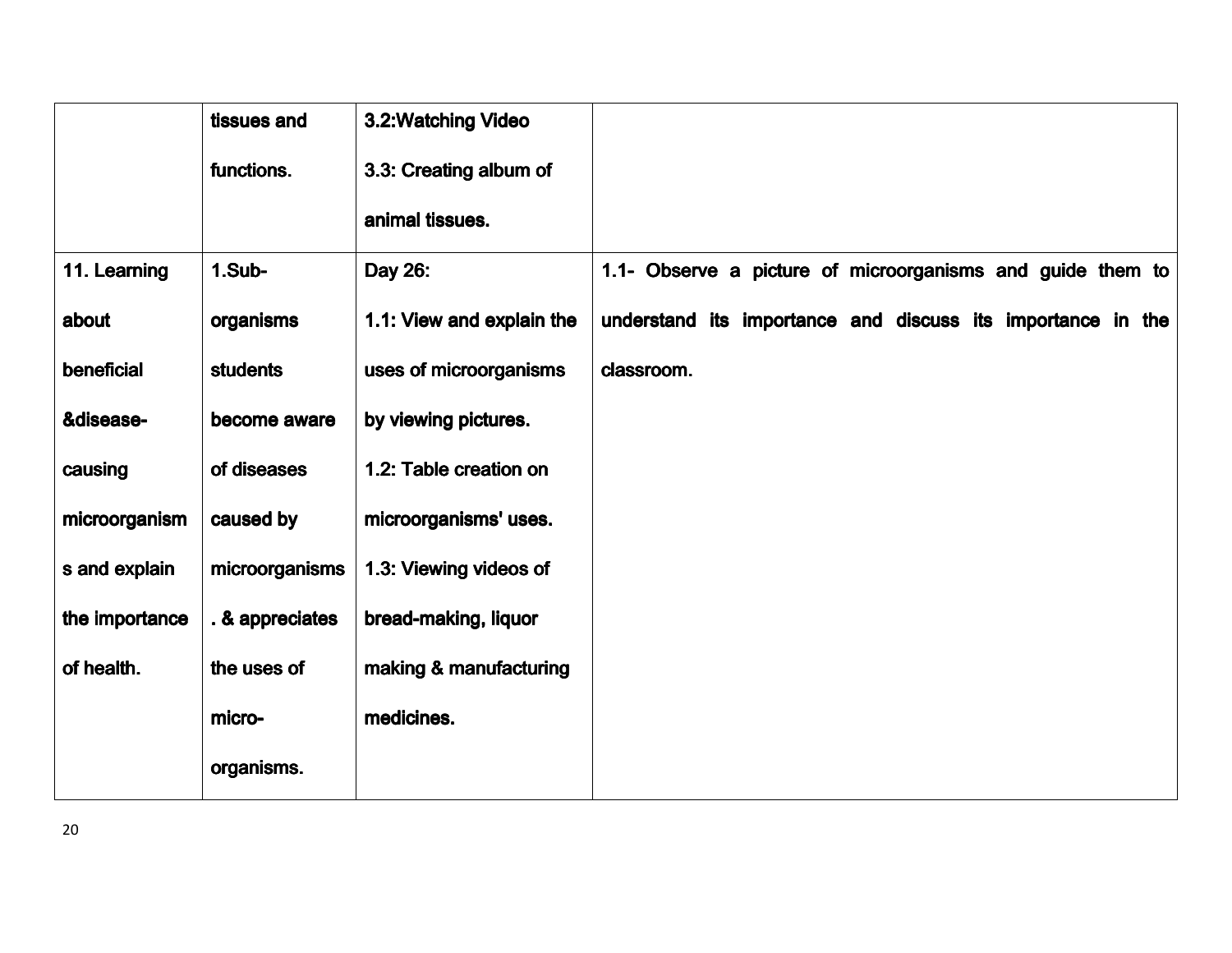| 2. students will  | Day 27:                   | 2.1- Let the students will watch PPT and videos in class on spread |
|-------------------|---------------------------|--------------------------------------------------------------------|
| know the          | 2.1: Discussion on spread | &preventive measures of infectious diseases. Let them discuss and  |
| <b>Infectious</b> | &preventive measures of   | present their disadvantages in daily life in groups.               |
| diseases&         | infectious diseases.      | https://www.youtube.com/watch?v=KDkeC4eOp3c                        |
| measures to       | 2.2: View videos on       |                                                                    |
| prevent spread.   | spread & preventive       |                                                                    |
|                   | measures of infectious    |                                                                    |
|                   | diseases.                 |                                                                    |
|                   | 2.3: Preparation of table |                                                                    |
|                   | on spread &preventive     |                                                                    |
|                   | measures of infectious    |                                                                    |
|                   | diseases.                 |                                                                    |
|                   |                           |                                                                    |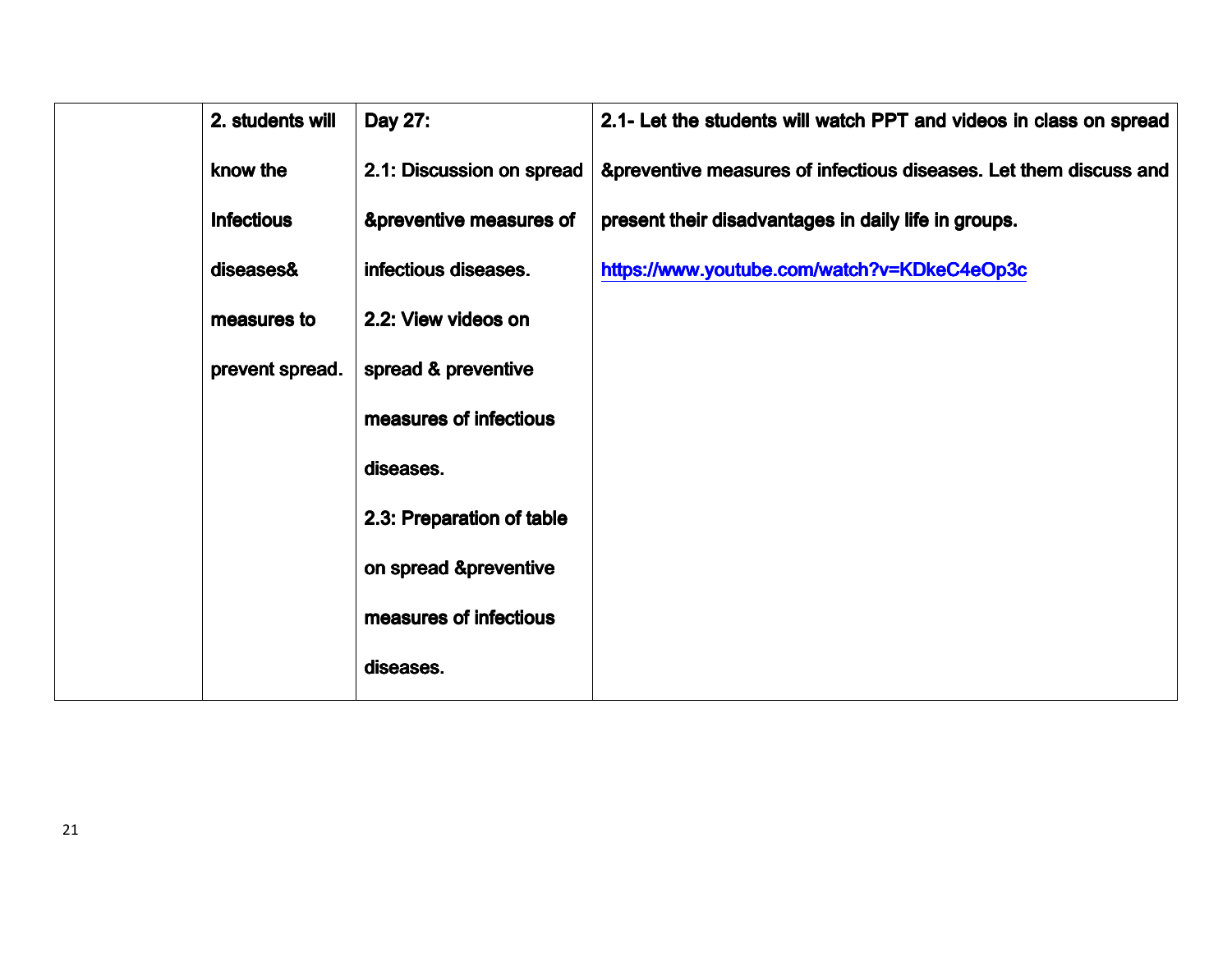| 3.<br>Discussion | <b>Day 28:</b>                    | 3.1- Explain antibiotics/ vaccines, collect information and help  |
|------------------|-----------------------------------|-------------------------------------------------------------------|
| Importance<br>on | 3.1: "Be aware of the             | create a simple note on the method of spreading diseases &        |
| of Health.       | secret of health" (display        | preventive<br>measures.                                           |
|                  | of health-related posters)        | Eg: BCG, Polio, DPT, Covishield                                   |
|                  | activity.                         | 3.4- Ask the groups to discuss the spread of infectious diseases  |
|                  | 3.2: Information                  | and measures to prevent them. Let students collect information    |
|                  | <b>Gathering &amp; Discussion</b> | about infectious diseases from the use of daily newspaper clips,  |
|                  | 3.3: Collect or create a          | science magazines &internet and discuss them in different groups. |
|                  | health-related slogan.            |                                                                   |
|                  | 3.4: Collecting articles on       |                                                                   |
|                  | the importance of health          |                                                                   |
|                  | from daily magazines and          |                                                                   |
|                  | making albums.                    |                                                                   |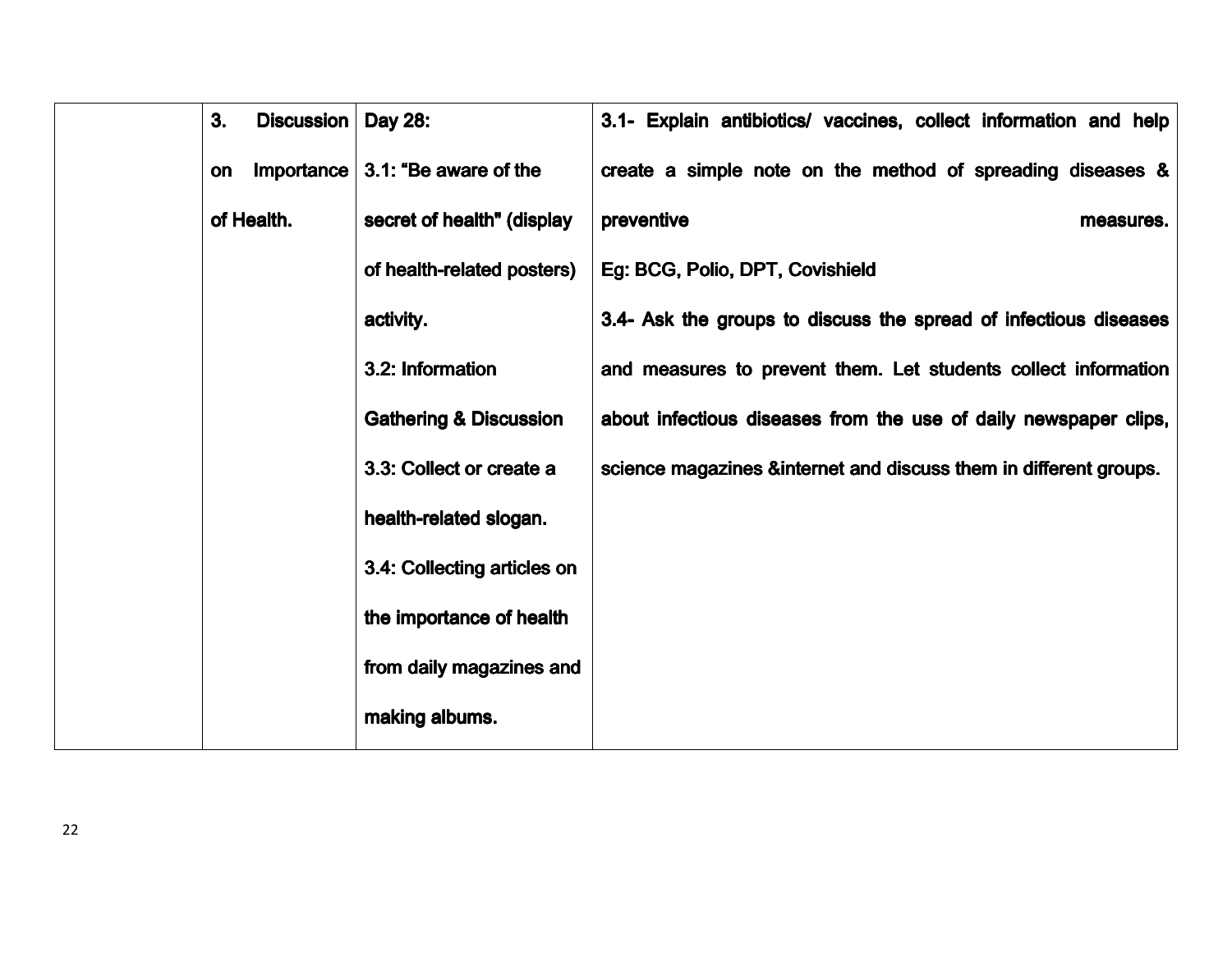| 12. Describing  | 1. Describes the | Day 29:                     |                                                                 |
|-----------------|------------------|-----------------------------|-----------------------------------------------------------------|
| respiration and | breathing        | 1.1: Preparing model and    | 1.1- Give two balloons, two pipes and cardboards and guide them |
| circulation     | process in man.  | explaining the mode of      | to make model and help to learn about the breathing in man.     |
| inhuman         |                  | breathing in man.           |                                                                 |
| beings.         |                  | 1.2: Observe and explain    |                                                                 |
|                 |                  | the picture of breathing in |                                                                 |
|                 |                  | man.                        | <b>SAINING</b>                                                  |
|                 |                  | 1.3: Watch and explain      | https://youtu.be/8J5MvwdDnl0                                    |
|                 |                  | the video of breathing in   |                                                                 |
|                 |                  | man                         |                                                                 |
|                 |                  | 1.4: Drawing and            |                                                                 |
|                 |                  | explaining the breathing    |                                                                 |
|                 |                  | process in man.             |                                                                 |
|                 |                  |                             |                                                                 |